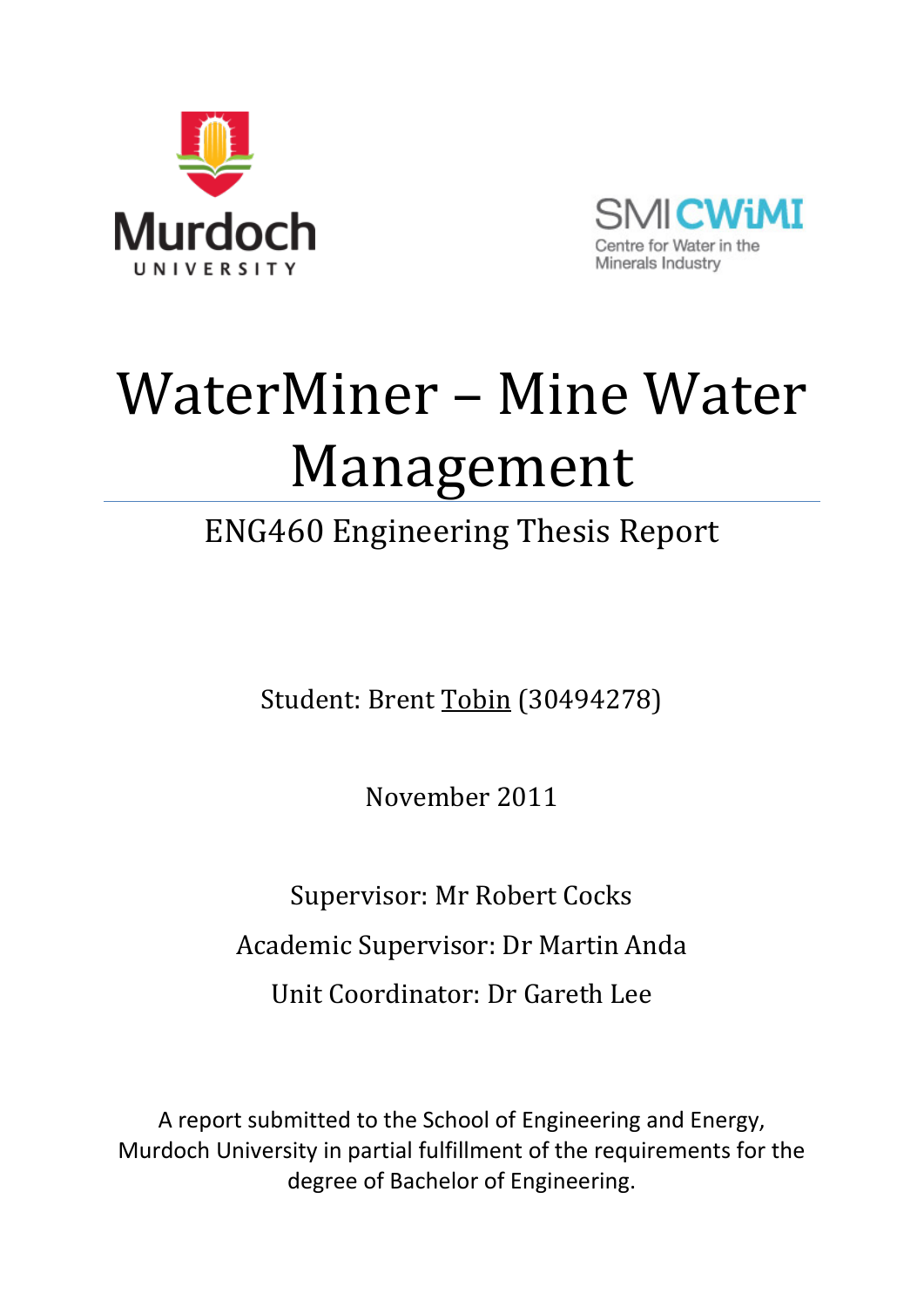#### <span id="page-1-0"></span>**Abstract**

In the Australian and New Zealand gold mining industry the use of water is an integral part of the entire mining process, from the initial extraction of the ore to its final processing. The way in which water is managed on site effects the running costs, extraction rates, water usage and environmental impacts. Therefore it is crucial to implement a Water Efficiency Management Plan to optimise site water management.

This study investigates the current water management strategies at four gold mines within Australia and New Zealand operated by Newmont Asia Pacific. A review of water management at each of the gold mines indentifies areas of both good water management, as well as opportunities for improvement.

A web-based information system designed for mine water management entitled WaterMiner, has been developed by the University of Queensland. The WaterMiner program has been used in this study to explore further opportunities for improving water management at each of the mine sites. The results obtained from the WaterMiner program have identified where significant improvements to water reuse and recycling can be made, and have provided recommended flows to improve these areas.

It is recommended that the suggested improvements be implemented through the use of site water management plans, to provide a smooth transition into site practices. As current water management plans are only in place at two of the study sites, KCGM and Waihi Gold, Water Efficiency Management Plans (WEMP) have been developed for the remaining two gold mines, Jundee and Tanami.

Through implementation of the WEMP's and the suggested new flows, significant improvements in water management can be made at each site. The concluding results for each on the gold mines are as follows:

ii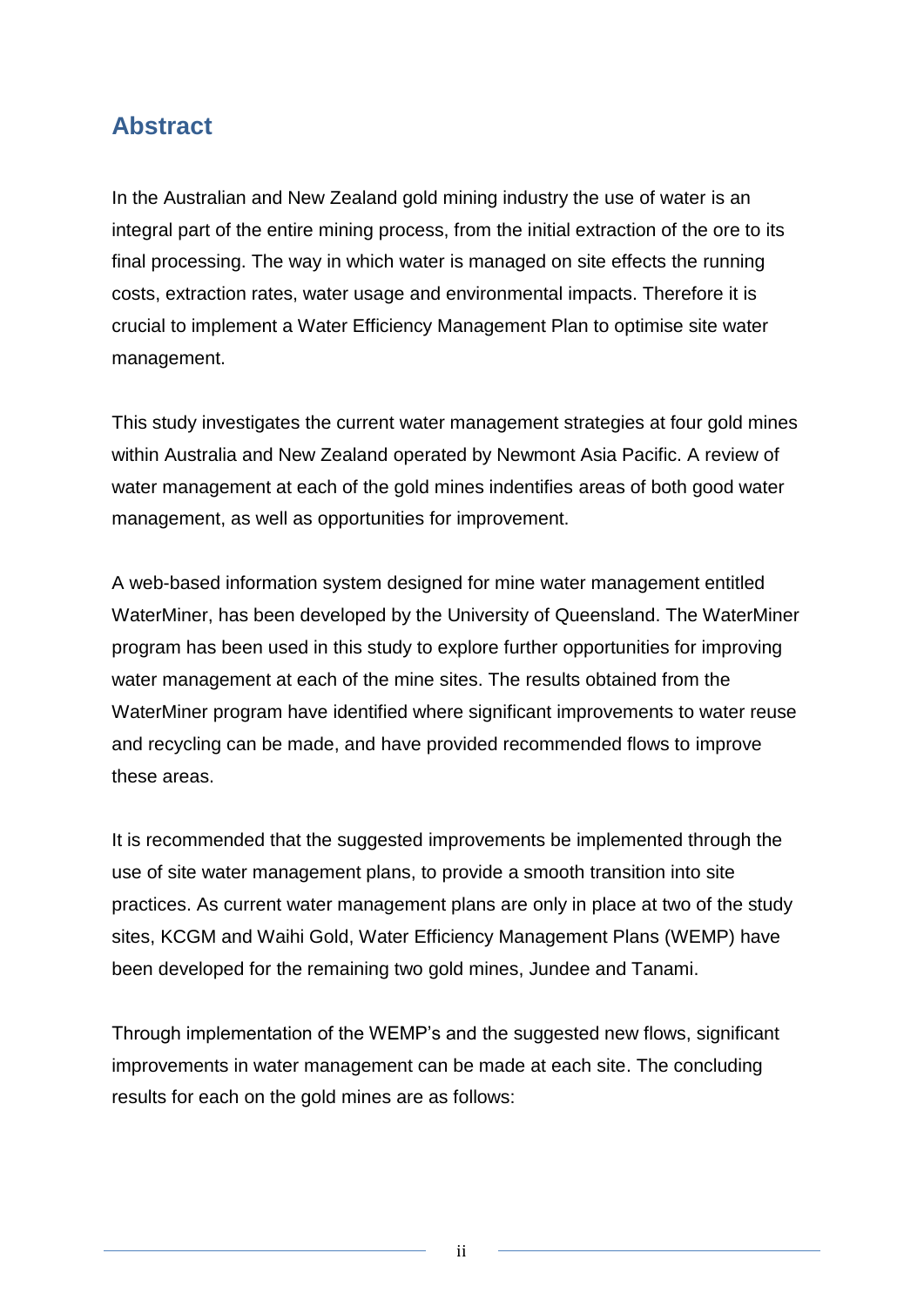- Through the implementation of the created WEMP and recommended flows the Newmont Jundee Operation can reduce its annual water usage by 174.99ML/year, approximately 8.01%.
- By incorporating recommended flows into its current WEMP the KCGM Operation can reduce extraction from three of its major water sources by 1,479.04ML/year, approximately 31.27%.
- Development of a WEMP for the Newmont Tanami Operation, inclusive of recommended flows produced by WaterMiner, will reduce extraction rates by 329.84ML/year, approximately 17.20%.
- Implementation of new recommended flows into the current WEMP in place at the Newmont Waihi Gold operation will decrease water extraction rates by 1,031.23ML/year, approximately 14.67%.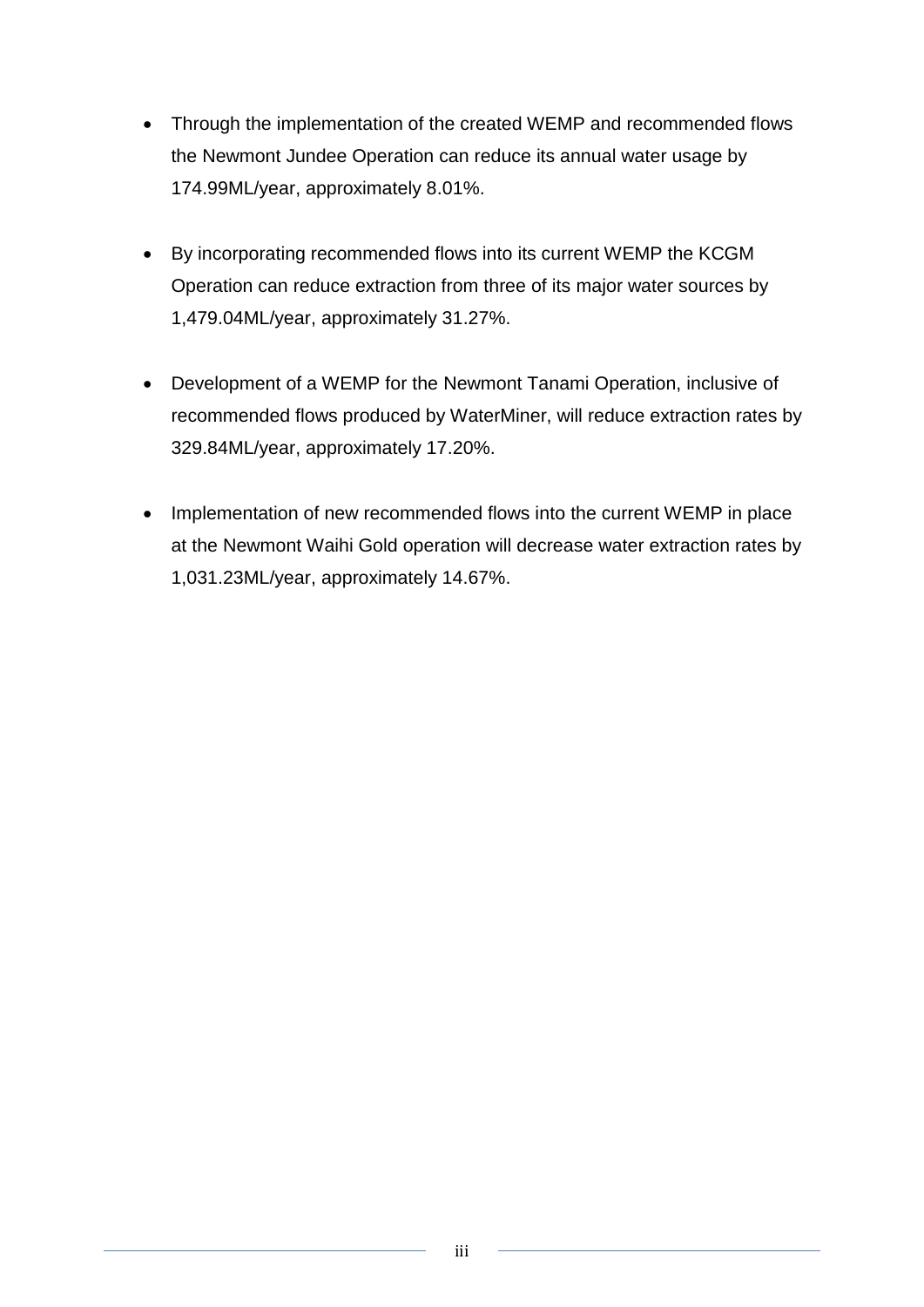#### **Acknowledgements**

Throughout the course of this project the following people and institutions have helped contribute to this study by providing me with assistance, knowledge, guidance and support.

I would like to send my thanks and appreciation to:

- Robert Cocks, for providing me with the opportunity to undertake this project. Your knowledge and support, along with our fortnightly meetings have been invaluable to the success of the project.
- The Centre for Water in the Minerals Industry (CWiMI), for the opportunity to freely use the WaterMiner program for this study.
- Alan Woodley, for providing technical assistance on demand whenever issues would come up with WaterMiner.
- Dr Martin Anda, for providing ongoing feedback and suggestions from the submitted project proposal and progress reports.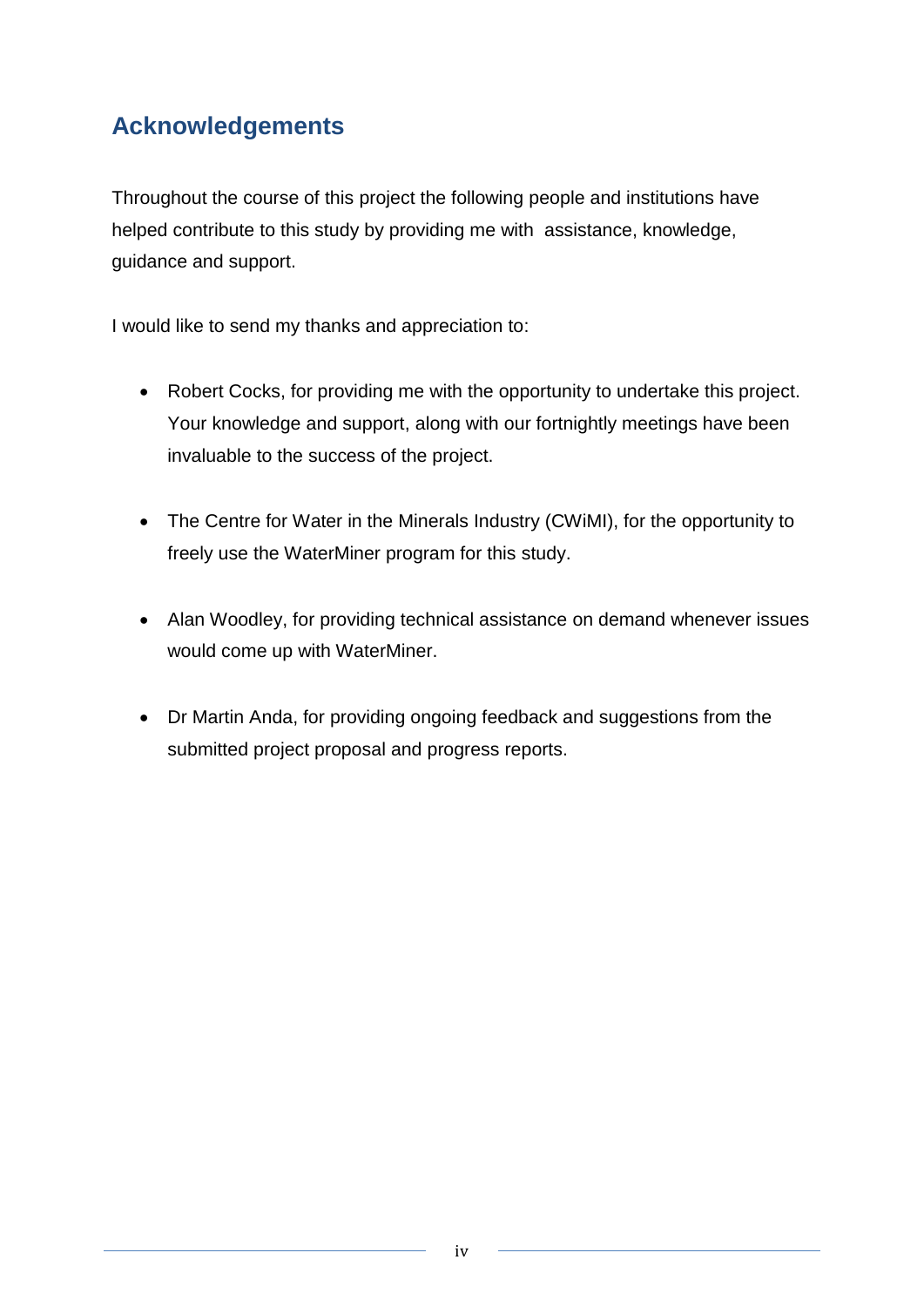#### **Contents**

| 1            |     |       |                                        |  |  |
|--------------|-----|-------|----------------------------------------|--|--|
|              | 1.1 |       |                                        |  |  |
|              | 1.2 |       |                                        |  |  |
|              | 1.3 |       |                                        |  |  |
|              | 1.4 |       |                                        |  |  |
|              | 1.5 |       |                                        |  |  |
|              |     |       |                                        |  |  |
| $\mathbf{2}$ |     |       |                                        |  |  |
|              | 2.1 |       |                                        |  |  |
|              |     |       |                                        |  |  |
|              |     |       |                                        |  |  |
|              |     |       |                                        |  |  |
|              |     | 2.1.4 | Proposed Water Management Strategies33 |  |  |
|              |     | 2.1.5 |                                        |  |  |
|              |     |       |                                        |  |  |
|              |     |       |                                        |  |  |
|              |     |       |                                        |  |  |
|              |     |       |                                        |  |  |
|              |     | 2.2.4 |                                        |  |  |
|              |     |       |                                        |  |  |
|              |     | 2.3.1 |                                        |  |  |
|              |     |       |                                        |  |  |
|              |     |       |                                        |  |  |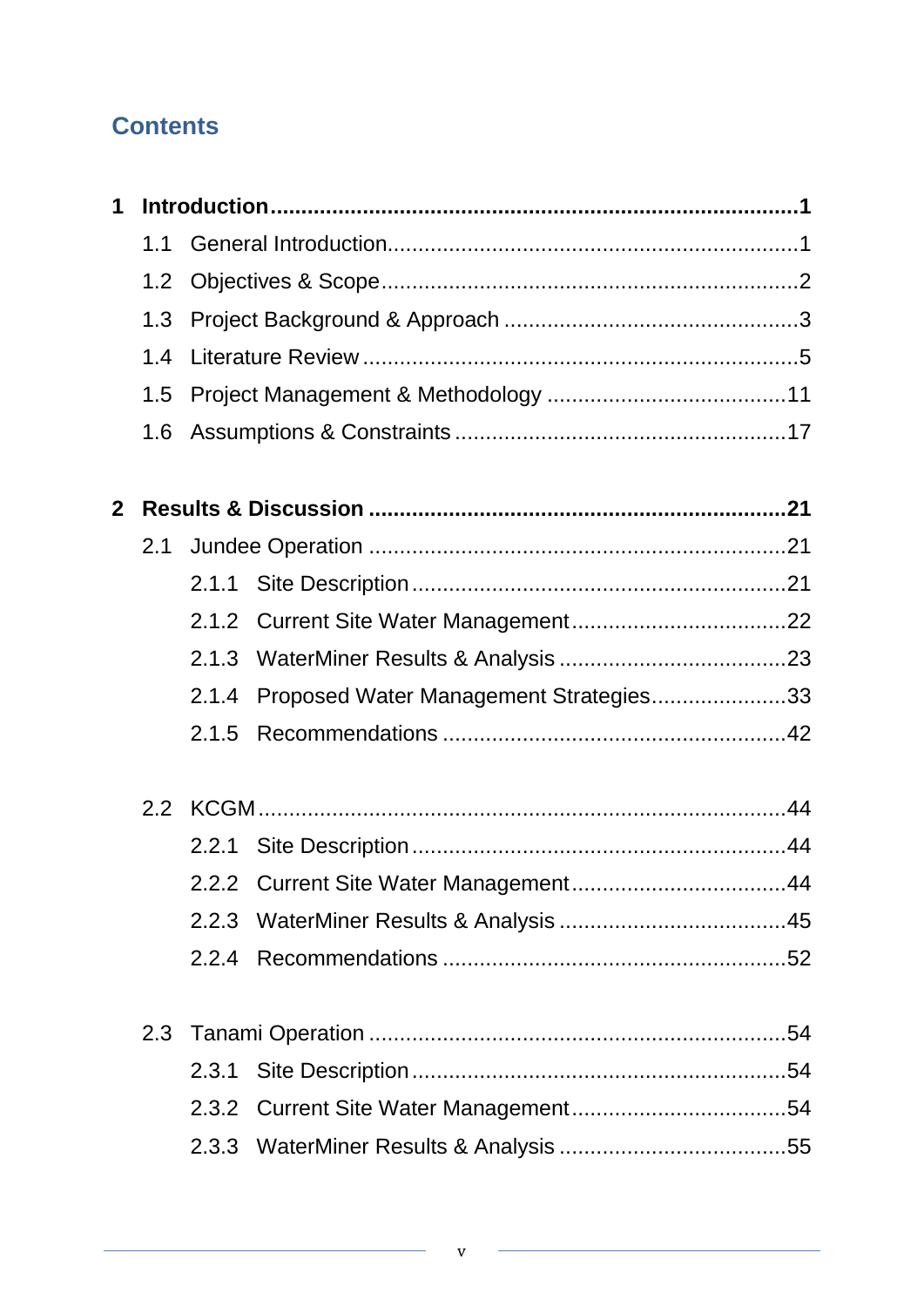|  |                   | 2.3.4 Proposed Water Management Strategies63 |  |
|--|-------------------|----------------------------------------------|--|
|  | 2.3.5             |                                              |  |
|  |                   |                                              |  |
|  |                   |                                              |  |
|  |                   |                                              |  |
|  |                   |                                              |  |
|  |                   |                                              |  |
|  |                   |                                              |  |
|  |                   |                                              |  |
|  |                   |                                              |  |
|  |                   |                                              |  |
|  |                   |                                              |  |
|  |                   |                                              |  |
|  |                   |                                              |  |
|  |                   |                                              |  |
|  | <b>Appendix A</b> |                                              |  |
|  | <b>Appendix B</b> |                                              |  |
|  | <b>Appendix C</b> |                                              |  |
|  | <b>Appendix D</b> |                                              |  |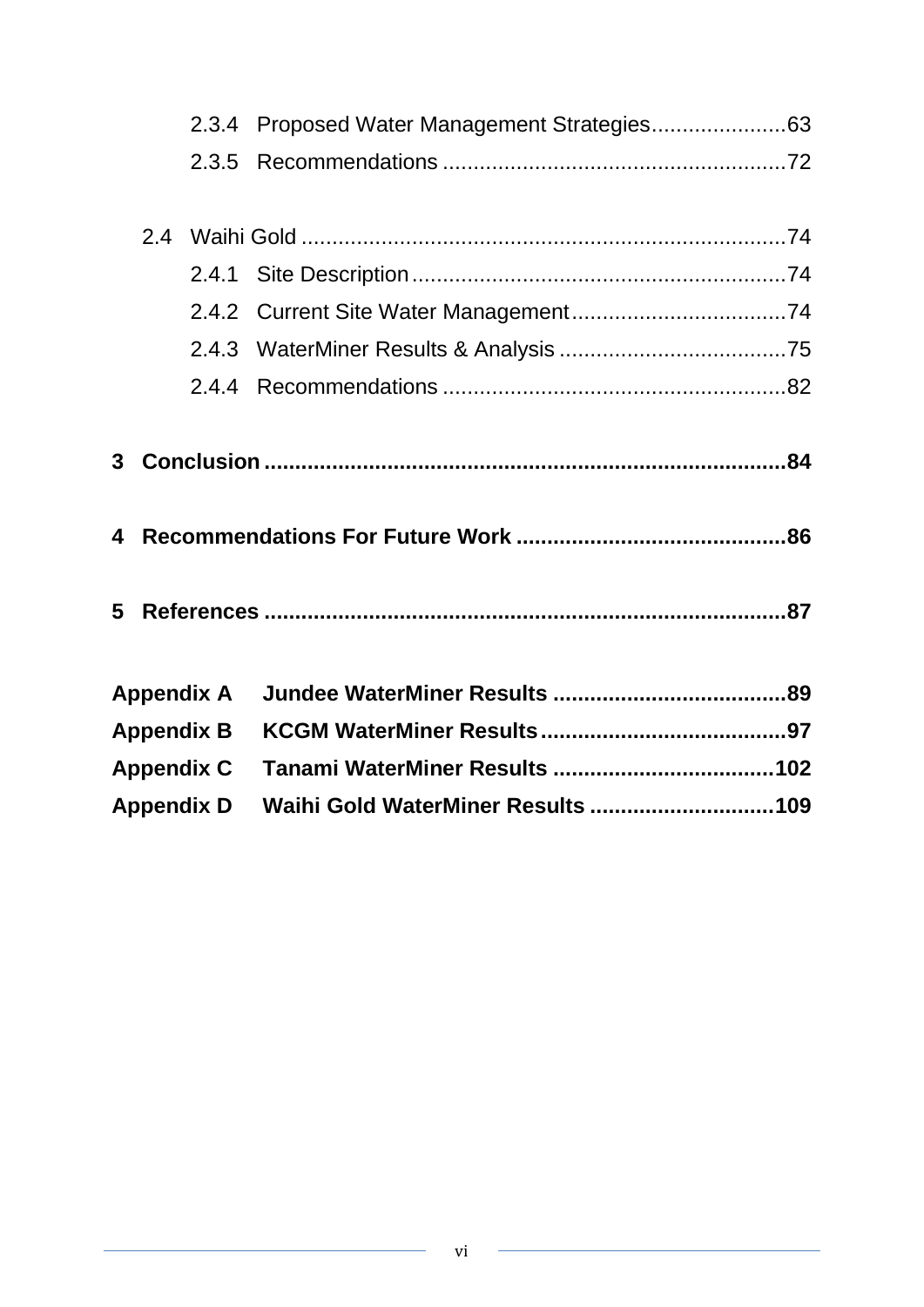### **Figures & Tables**

#### **Figures**

| Figure 1  |                                                       |  |
|-----------|-------------------------------------------------------|--|
| Figure 2  |                                                       |  |
| Figure 3  |                                                       |  |
| Figure 4  |                                                       |  |
| Figure 5  |                                                       |  |
| Figure 6  |                                                       |  |
| Figure 7  |                                                       |  |
| Figure 8  | Evaporation Rates & Runoff-to-Rainfall Coefficients15 |  |
| Figure 9  |                                                       |  |
| Figure 10 |                                                       |  |
| Figure 11 |                                                       |  |
| Figure 12 | Tanami Billabong Wellfield Discharge 1986 - 2007 66   |  |
| Figure 13 |                                                       |  |

#### **Tables**

| Table 6 Jundee Additional Recommended Transfers30 |  |
|---------------------------------------------------|--|
|                                                   |  |